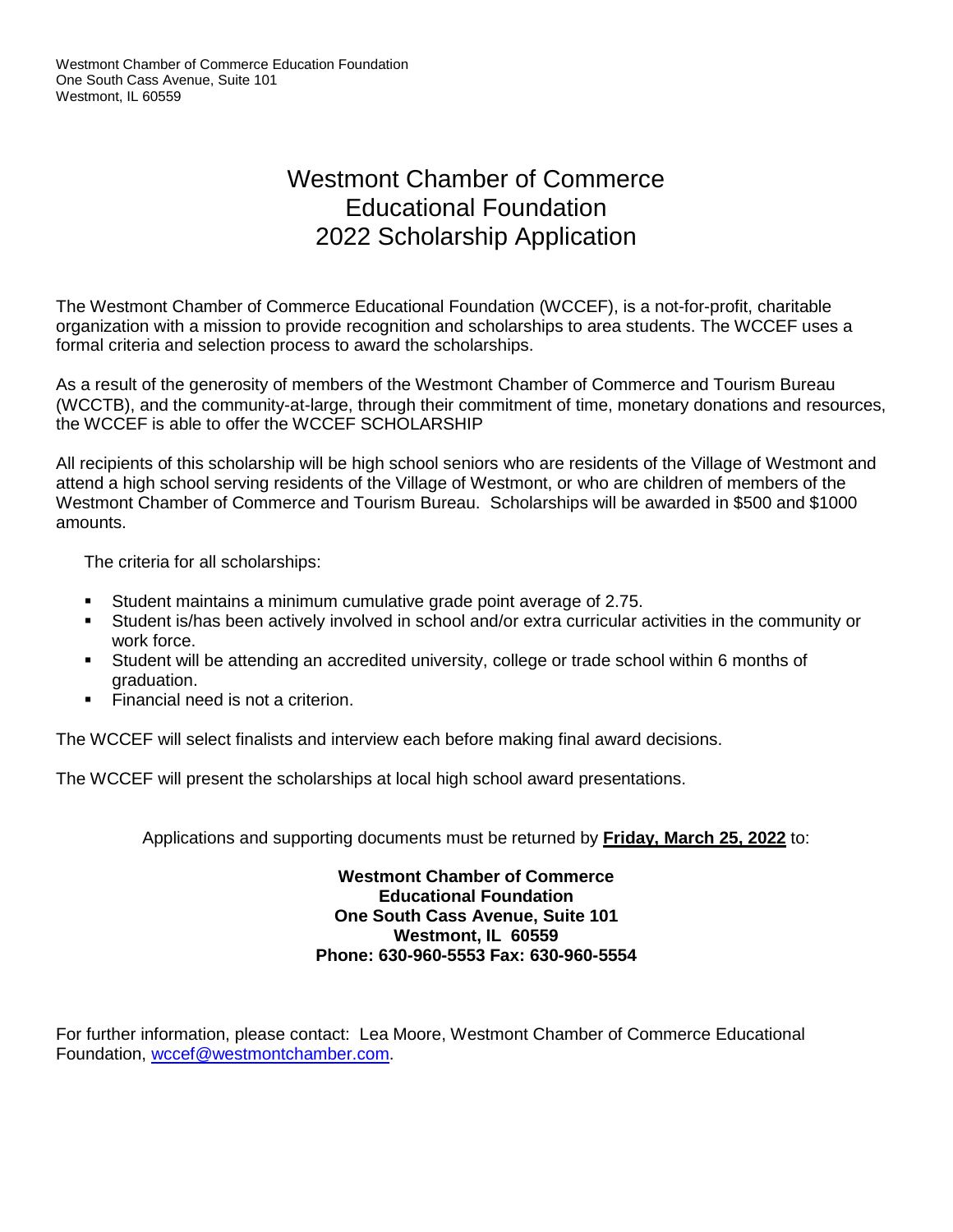## **Westmont Chamber of Commerce Educational Foundation 2022 Scholarship Application**

All of the following documents must be included with the application form.

- **Completed application**
- **Two letters of recommendation (one from an educator and the other from the community)**
- **Complete transcript of your 4 years showing your cumulative grade point average**
- **300-500 word essay for the WCCEF Scholarship**

## **Please type or print clearly all of the information required below:**

| Name:                                                                                                       |  |  |
|-------------------------------------------------------------------------------------------------------------|--|--|
| Address:                                                                                                    |  |  |
|                                                                                                             |  |  |
| Telephone number you can be reached at:<br>Graduation date:                                                 |  |  |
| Email:                                                                                                      |  |  |
| Child of Westmont Chamber Member? Yes<br>No.                                                                |  |  |
| On a scale of:<br>Grade point average to date:                                                              |  |  |
| High School(s) attended (name, address, dates)                                                              |  |  |
|                                                                                                             |  |  |
|                                                                                                             |  |  |
| List clubs, activities or services of which you were a member in school and/or the community with<br>dates: |  |  |
|                                                                                                             |  |  |
|                                                                                                             |  |  |
| List any recognition and/or achievement awards you have received:                                           |  |  |
|                                                                                                             |  |  |
|                                                                                                             |  |  |
| List place(s) of employment, type of work and dates (if applicable):                                        |  |  |
|                                                                                                             |  |  |
|                                                                                                             |  |  |
|                                                                                                             |  |  |
| University, College or Trade School you plan to attend, location and entrance date:                         |  |  |
|                                                                                                             |  |  |
|                                                                                                             |  |  |

Likely major or course of study: